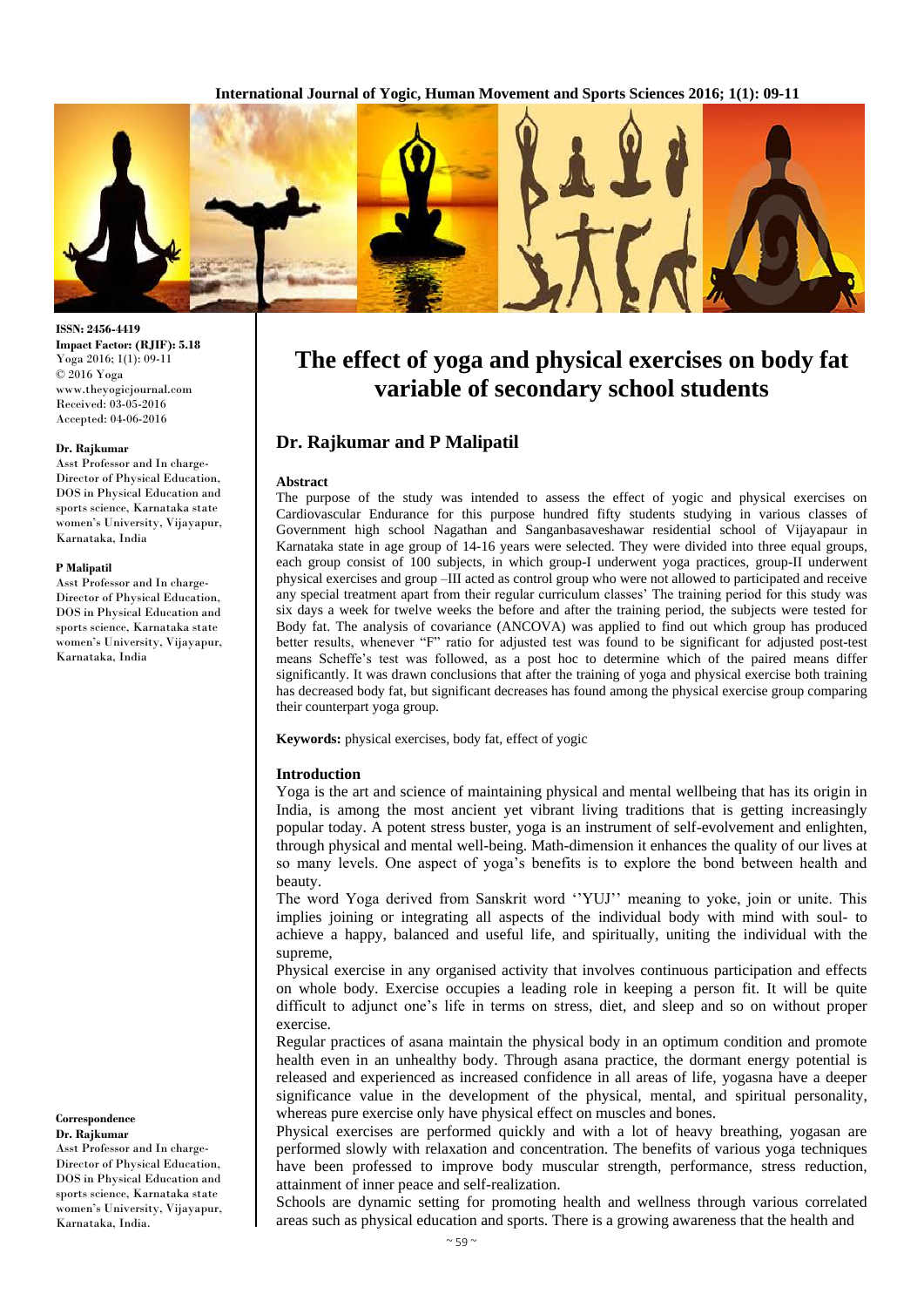International Journal of Yogic, Human Movement and Sports Sciences

psycho-social wellbeing of young children is of paramount importance and schools can provide a strategic means of children's health, self-esteem, life skills and behaviour the yoga and physical exercise are the means to notice all round and harmonious development among school students in the modern society, hence scholar made an attempt explore the "The Effect of Yoga and Physical Exercise on body fat Variables of Secondary School Students" The present study was carried out in the background of the experimental method.

## **Hypothesis**

- 1. There would be significant effect of yoga and physical exercises training on improvement of Body fat variables of secondary school students.
- 2. The training of Physical Exercises leads and develops better body fat comparing to yoga training.
- 3. The is no significant difference of yoga and Physical Exercise training in improving Body fat among students.

# **Objectives**

1. To assess the effect of yoga and Physical exercises on cardiovascular endurance fitness variables of secondary school students

### **Methodology**

The purpose of the study was to find out effect of yogasana on selected physical variables such as flexibility and explosive power between yoga and Physical exercises group, to achieve the purpose of the study 300 students studying in the Government High School Nagthan and Sanganbasaveshawar residential school of Vijayapur district of Karnataka (Indi) has selected randomly as subject for the experiment, they were divided into two equal groups, each group consists of the 100 students. Group I and Group II underwent yogasan and physical; exercises training for six days per week for twelve weeks. Group III Acted as control that did not undergo any special training programme apart from their regular physical education classes programme. The following variables' namely Body fat was selected as criterion variables. All the subjects of two groups were tested on selected depended variables at prior to and immediately after the training programme. The analyses of covariance were used to analyze the significant difference if any between the groups. The 0.05 level of confidence was fixed as the level of significance to test the 'F' ratio obtained by the analysis of covariance, which was considered as an appropriate.

**Analysis of the data:** The data collected prior and the after the experimental period on body fat variables of yoga and physical exercise group were analyzes and presented in the following table -I

# **Physiological Variables (Body Fat Content)**

It is said that the key to success in control in weight management keeping energy intake or food and energy output Physical activity in balance. Hence this study proved that how the Physical exercises effect on the body. To determine the Impact of yogic and Physical exercise on Physiological variables such as body fat content of secondary school students for that all experimental group has made to expose the 12 week training of Physical exercises and yoga and collected data was assessed through the Anacova and scheffe's post hoc test.

## **Body fat**

It was hypothesised that the regular practices of Physical exercises' are going to decrease the body fat content than yogic exercise training formulated on the rational that Physical exercises require more calories of energy to perform strenuous and high intensive activities, and fat is gong burn in Physical activities comparing yoga exercises

**Table 1:** Computation of Covariance of Physiological variables (Body fat content) of control Group, Experimental group 1(Yogic Exercises) and Experimental group 2 (Physical Exercises) of Secondary school students.

|                           |  | Source Variance Df Sum of the SquareMean squareRemarks |         |                |  |
|---------------------------|--|--------------------------------------------------------|---------|----------------|--|
| Between the group 2       |  | 1664.317                                               | 832.158 | 20.49          |  |
| Within the group 296      |  | 12068.666                                              | 40.635  | $\mathrm{Sig}$ |  |
| Significant at 0.05 level |  |                                                        |         |                |  |

ignificant at 0.05

| <b>Table 1:</b> A Body fat content mean differences of control group (A), |
|---------------------------------------------------------------------------|
| Experimental group 1(B) (Yogic Exercise) and experimental group           |
| $2(C)$ (Physical Exercise)                                                |

| <b>GROUP</b>     | M1     | M2     | <b>Diff</b> |
|------------------|--------|--------|-------------|
| Group $C & E1$   | 75.610 | 72.747 | 2.863       |
| Group C $&E2$    | 75.610 | 69.841 | 5.769       |
| Group $E1 \& E2$ | 72.747 | 69.841 | 2.906       |

### **Results and finding (Body fat)**

Table- 1-A shows the 'F' ratio of 20.49, which was greater than table value of 0.05 level. Hence Scheff's Post Hoc test was employed to the data the score is 20.64 which was also found significant. Table-I-A (shows Scheff's Post Hoc test) shows the mean difference between the three groups. The difference between Group A (control group) and Group B (Yogic exercise) was 2.863. The difference between the Group A (control group) and Group C Experimental group (Physical Exercise) was 5.769. The difference between Group B Experimental groups I (Yogic Exercise) and Experimental group II (Physical exercise) was 2.906. It is greater than table value that is 0.05 levels.

# **Discussion and findings of body fat**

Body fat is the proportion of the lean body mass and depot fat and it's one of the lean Body when we refer Table-I-A it was reveals that computed F ratio was greater than the table value and data was employed to find-out the adjusted paired means that was also significant. From the statistical analysis of the data, it was found that Physical exercise has reduced the fat content than their counter part (Yogic exercise and control group). It may be due to the reason that Physical exercise is having quick nature in performing activities and strenuous these factors might be contributed to develop and spend more calories and energy for working muscle among the trainee's, because Physical; exercises requires energy and continuous development in strenuous and high intensive Physical work going to spent and burn more energy, but yoga would be performed in slow phase and steadily, this kind of activities results in decreasing body fat percentage of the trainers.

Yogic exercises help to build muscle and burn fat all over the body, some forms of yogasanas is more effective for burning calories and reducing fat. Yoga poses also stimulate poor performing glands to increase their hormonal secretions. The thyroid gland, especially, has a big effect on weight because it affects body metabolism. If the metabolism is slow, this hinders body's natural ability to use body fat efficiently for energy. There are several poses, for the thyroid gland. Fat